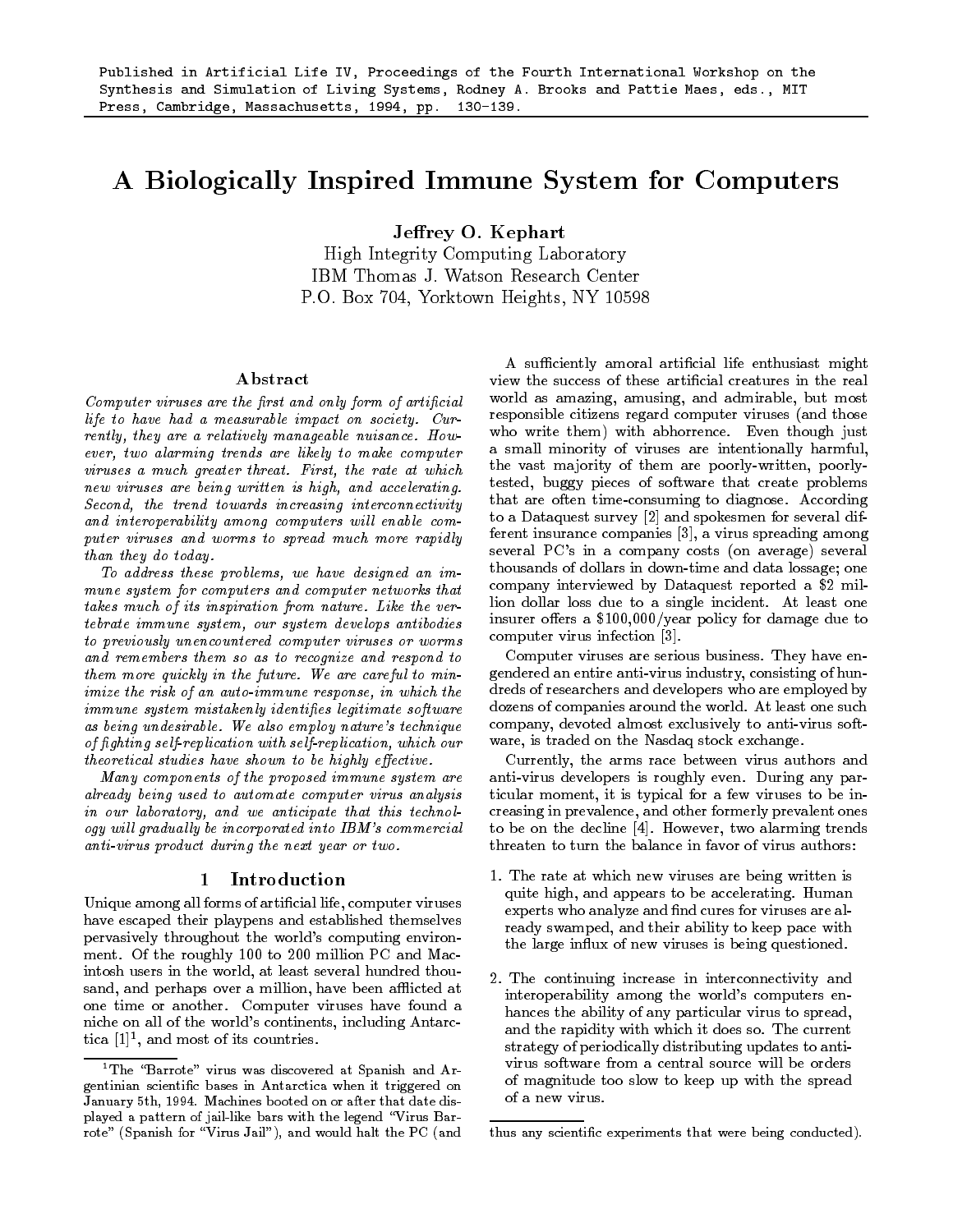In the near future- computers will somehow need to automatically recognize and remove previously unknown viruses on the spot soon after they are discovered. Fortunately for us- Nature has already invented a remark ably effective mechanism for recognizing and responding rapidly to viruses and other undesired intruders- even in cases where the intruder has never been seen before the vertebrate immune system. The success of the vertebrate immune system in protecting its host from a wide array of viruses and other undesirables that are contin ually mutating and evolving has inspired us to design and implement an immune system for computers that is founded on similar principles. Various components of the immune system are already being used to automate the task of computer virus analysis in the laboratory Over the next year or two- the immune system will be phased gradually into IBM's anti-virus software.

This paper is organized as follows. Section 2 briefly discusses the two trends mentioned above- and why they threaten to overwhelm current anti-virus technol-. section to the section of the motivates of the section of the section of the section of the section of the s and presents a biologically inspired design for an immune system for computers and computer networks. Section concludes with a brief discussion of important issues

## 2 Why current anti-virus techniques are doomed

There are a variety of complementary anti-virus techniques in common usage and the common usage alertic monitors and common usage alertic monitors alertic monitor users to system activity that is commonly associated with viruses- but only rarely associated with the behav ior of normal- legitimate programs Integrity manage ment systems warn the user of suspicious changes that have been made to files. These two methods are quite generic-to detect the presence of hitles the presence of hitles and the presence of hitles of hitles and historical presence of historical problems of historical problems of historical problems of historical problems of hi erto unknown viruses in the system However- they are not often able to pinpoint the nature or even the location of the infection and they often agentgitimate activity, which are disrupt normal work or leads to call a the user to ignore their warnings altogether

Virus scanners search les- boot records- memory- and other locations where executable code can be stored for characteristic byte patterns that occur in one or more known viruses. They tend to be substantially less prone to false positives than activity monitors and integrity management systems. Scanners are essential for establishing the identity and location of a virus. Armed with this very specic knowledge- repairers- which restore in fected programs to their original uninfected state- can be brought into play. The drawback of scanning and repair mechanisms is that they can only be applied to known viruses-them this requires that scanners or variants of them this requires that scanners that scanners that sc and repairers be updated frequently

Debates over the relative merits of the various anti virus techniques have largely subsided- and many of the major anti-virus vendors now offer packages that usefully integrate scanners and repairers with activity monitors and integrity management systems

in the remainder of this section, a shall describe the  $\sim$ typical method by which scanners and repairers are updated- and demonstrate why it can be expected to become untenable in the near future- given projected trends in viral influx and increased interconnectivity among computers

### - Virus scanrepair updates

Whenever a new virus is discovered- it is very quickly distributed among an informal- international group of virus collectors who exchange samples among them selves. Many such collectors are in the anti-virus software business-to-obtained business-to-obtained business-to-obtain information information information information about the virus which enables

- 1. detection of the virus whenever it is present in a host program- and
- 2. restoration of an infected host program to its original uninfected state (which is usually possible.)

Typically-ahuman expert obtains this information by disassembling the virus and then analyzing the assembler code to determine the virus's behavior and the method that it uses to attach itself to host programs Then- the expert selects a "signature" (a sequence of perhaps 16 to 32 bytes) that represents a sequence of instructions that is guaranteed to be found in each instance of the virus, and which (in the expert's estimation) is unlikely to be found in legitimate programs. This "signature" can then be encoded into the scanner- and the knowledge of the attachment method can be encoded into the repairer

sis is the analysis is tedious and time times the time and the some  $\mathcal{A}_1$  is the some times taking several hours or days- and even the best experts have been known to select poor signatures ones that cause the scanner to report false positives on legitimate programs

### - Viral in understanding the consequences of the consequences of the consequences of the consequences of the consequences of the consequences of the consequences of the consequences of the consequences of the consequences

One reason why current anti-virus techniques can be expected to fail within the next few years is the rapid, we celerating influx of new computer viruses. The number of *different* known DOS viruses over the last several years can be fit remarkably well by an exponential curve.  $2$ currently-beam in the current of the current of the current of the current of the current of the current of the current of the current of the current of the current of the current of the current of the current of the curre new ones appearing each day  $-$  a rate which already taxes to the limit the ability of anti-virus vendors to develop detectors and cures for them. Were this trend to hold up 
Fig - there would be approximately million dierent DOS viruses by January- about new ones per day Of course- curve extrapolation of a phenomenon that depends largely on human sociology and psychology should be regarded very skeptically- but it is not impossible that virus writers could be so prolific. the so-so-produced to an automate both the writing and the distribution of viruses Already- the beginnings of a trend towards automated virus-writing is evinced

<sup>-</sup>Note that is not the same as the growth in prevalence of any particular virus strain. It is the minority of viruses that are successful in any degree, the growth in prevalence is strongly sub-exponential, perhaps even roughly linear.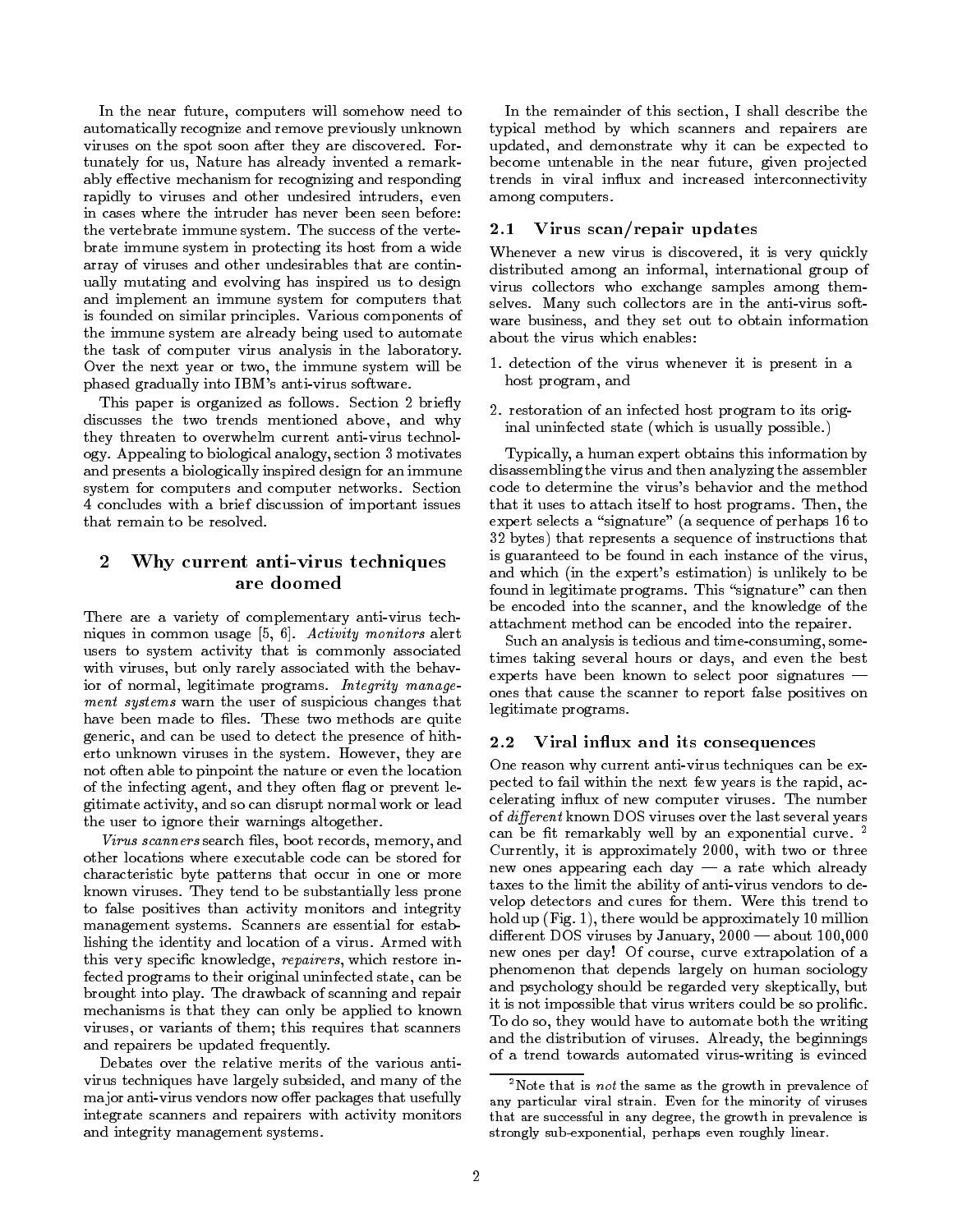by the Virus Creation Laboratory- a menudriven virus toolkit circulating among virus writers' bulletin boards. Even if the rate at which new viruses appear were to sud denly plateau at a level not much higher than what it is today-dierent DoS viruses could easily dierent DOS viruses could easily dierent DOS viruses could easily diere reach the tens of the thousands by the year -title and the t burden on current anti-virus techniques to detect and eradicate so many viruses would be severe



Figure 1: Number of different known DOS viruses vs. time (logarithmic scale). Straight line is the best exponential fit of the data through mid Warning Extrapolation of the exponential trend beyond  $1995$  should be regarded  $\textit{very}$  skeptically.

#### $2.3$ Interconnectivity and its consequences

... but has in the surprising-that increased in the surface of the surface of the surface of the surface of th interconnectivity and interoperability among computers — designed to facilitate the flow of desirable information — also facilitates the flow of computer viruses. Biological diseases have always taken advantage of technological advances which enhances which enhances which enhances which enhances which enhances  $\mathbf{a}$ that computer diseases should make opportunistic use of advances in the mobility of information

One can expect increased networking to be reflected in increases in two important epidemiological parame ters: the overall rate at which a given infected individual computer spreads a virus and the number of part ners with which that individual has potentially infec tious contacts. The first factor is related to one of the most fundamental results of classical mathematical epi added the average rate at which is a serious and the average of  $\mathcal{L}_\mathcal{A}$ can spread from one individual to another is sufficiently low- widespread infection is impossible Aboveawell dened critical threshold- however- epidemics can occur As a simple way of explaining the existence of a sharp threshold, distinguist that an individual distinct and user the during that individuals period of contagion- he or she can be expected to infect our people of the strain of the strain of the strain of the strain of the strain of  $\mathbf{I}$ ual can be expected to infect at the compact people and the likely to be a u epidemic The second factor- increased promiscuity- has apparently been given little attention by theoretical epidemiologists until our own study of it  $\mathbf{u}$  is to the found that a topology in which each individual that a topology in which each individual to  $\mathbf{u}$ dividual has several "neighbors" to which it can spread

infection is more conducive to epidemics than one which is sparsely connected  $-$  even when the infection rate along each link is adjusted so as to keep the total the same in the two cases

Thus- to the extent that technological advances will in crease the contact rate and promiscuity among comput ers- we can expect computer virus epidemics to become more density is aparamented faster-to more computer than  $\mu$  at ers Experience with the Internet worm- which spread to hundreds or perhaps thousands of machines across the world in less than one day in - shows that even today's computing environment is vulnerable to a spread rate that is about two orders of magnitude faster than the typical timescale of monthly updates. While it is true that updates might be made somewhat more frequently, this would not solve the problem. The updates must be and the customers must customers must must be customers them Given the time- money- and eort involved- it is not surprising that many customers blissfully continue to use anti-virus software that is more than a year out of date.

#### An immune system for computers 3

Imagine that-the time a new strain of the common strain of the common strain of the common strain of the common cold began to make its rounds- researchers at the Cen ter for Disease Control had to race to find a cure for it. They would have to make sure that the cure worked properly for all sorts of people- and did not cause any allergic or other adverse reactions. The problem of distributing the cure to billions of people worldwide would be overwhelming

This scenario is clearly ludicrous  $-$  we could not have survived as a species if we relied on a central agency to defend us against every disease Yet this is precisely how we defend ourselves against computer viruses today! Time is running out on this approach- and a dierent alternative is sought

Rather than relying on a central authority to protect them from all individuals carry carry them in the vertebrates carry. around their own individual immune systems. The vertebrate immune system exhibits some remarkable prop erties- including the contract of the contract of the contract of the contract of the contract of the contract of the contract of the contract of the contract of the contract of the contract of the contract of the contract

- 1. Recognition of known intruders.
- 2. Elimination/neutralization of intruders.
- 3. Ability to learn about previously unknown intruders.
	- Determine that the intruder doesn't belong.
	- Figure out how to recognize it.
	- Remember how to recognize it
- 4. Use of selective proliferation and self-replication for quick recognition and response

- it is the these final that the these fundamental theoretical contributions of the second theoretical contributions tal properties are desirable for computers as well. The remainder of this section describes how each of these functions are being implemented in our design of the computer in the compares of the compares of the compares of the compares of the compares of the compares of the tation with Nature's implementation of the vertebrate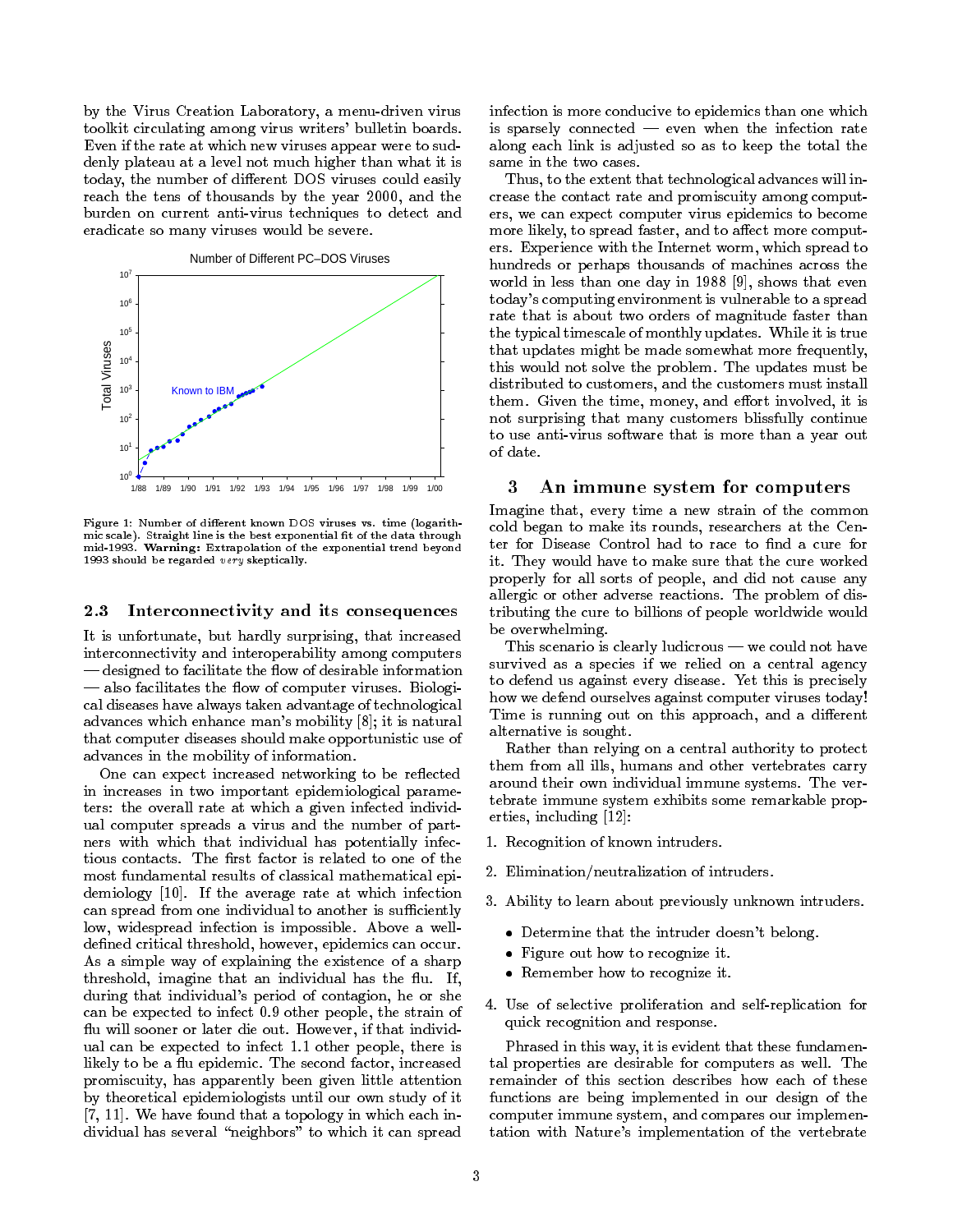immune system At the end of the section- the various elements will be assembled into a complete sketch of the proposed computer immune system

#### $3.1$ Recognizing Known Intruders

The vertebrate immune system recognizes particular antigens (viruses and other undesirable foreign substances) by means of antibodies and immune cell receptors which bind to epitopes (small portions of the antigen, consisting to at least 2 to a minor action,

It is interesting to note that an exact match to the entire antique is not attempted in fact, it is almost certain tainly a physical impossibility. No antibody molecule or immune-cell receptor could be perfectly specific to a given antigur colonic matching occurs at surfaces, not throughout volumes.  $T$  cell receptors can see the inner portions of antigen- but only after the antigen has been consumed by a matrix of the matrix of the cell-by a matrix of the cell-by a matrix of the cell-by a matrix of the presents pieces of the antigen on it surface- where they can be seen by other cells

similarly-the computer in the computer system, a particle ular virus is not recognized via an exact match; rather, it is recognized via an exact or fuzzy match to a rela tively short sequence of bytes occurring in the virus 
a signature- In section in section approached in section  $\mathcal{A}$ ing to a small portion of the virus is not necessitated in this case by the laws of chemistry- it has some important advantages. In particular,

it is more extended in time and memory-memory-memory-memory-memory-memory-memory-memory-memory-memory-memory-m

### 2. it enables the system to recognize variants.

The issues of efficiency and variant recognition are relevant for biology as well

For both biological and computer immune systems- an ability to recognize variants is essential because viruses tend to mutate frequently. If an exact match were required- immunity to one the virus would confer a virus would confer no protection against a slightly different variant. Similarly- vaccines would not work- because they rely on the biological immune system's ability to synthesize antibodies to tamed or killed viruses that are similar in form to the more virulent one that the individual is being immu nized against

#### $3.2$ Eliminating Intruders

in the biological immunes system-parameters in the antibody meets up with an antigury the two tensor the anti-property and the antigury is effectively neutralized. Thus recognition and neutralization of the intruder occur simultaneously. Alternatively-discrete a cell may encounter a cell may encounter a cell that exhibits a cell that exhibits a cell tha signs of being infected with a particular infecting agent, whereupon it kills the host cell. This is a perfectly sensible course of action. A biological virus co-opts its host cells matter and energy into synthesizing views into synthesizing views and energy into synthesizing views in ral proteins that are assembled into copies of the virus. Eventually- the hosts cell wall is ruptured- resulting in the death of the host and the release of hundreds or thou sands of viruses into the intercellular medium. By killing an infected host cell- a killer T cell is merely hastening the execution of a cell that was slated to die anyway,

and it prevents the virus from completing the replication process

If the computer immune system were to find an exact or fuzzy match to a signature for a known virus- it could take the analogous step of erasing or otherwise inacti vating the executable file containing the virus. This is a valid approach However- an important dierence be tween computer viruses and biological viruses raises the possibility of a much gentler alternative

From the bodys point of view- cells are an easily replenished resource. Even if biological viruses didn't destroy infected cells- an infected host cell would hardly be worth the trouble of saving; there are plenty of other cells around that can serve the same function. In contrast, each of the applications run by a typical computer user are unique in function and irreplaceable (unless backups have been kept- of course A user would be likely to no tice any malfunction Consequently- it would be suicidal for a computer virus to destroy its host program- because the ensuing investigation would surely lead to its discov ery and eradication For this reason- all but the most ill-conceived computer viruses attach themselves to their host in such a way that they do not destroy its function. The fact that host information is merely rearranged- not destroyed-to construct repair allows one to construct repair algorithms for the construction of the construction of the construction of the construction of the construction of the construction of the construction of the co a large class of non-destructive viruses for which one has a precise knowledge of the attachment method

#### $3.3$  Learning to Recognize Unknown Intruders

When the biological immune system encounters an in truder that it has never seen before- it has never seen before- it has never seen before- it can immediate the atta<sub>ck</sub> recognize the introduction as nonself-and attack it on that basis Over the course of days or weeks-basis Over the course of days or weeksa process of mutation and selective proliferation (see the next subsection- it learns to fabricate antibodies and  $B$ - and  $T$  cell receptors capable of recognizing that particular intruder very efficiently. By some unknown means- the immune system is able to remember the antigen 
i- e- it retains immune cells with the proper re ceptors for recognizing that antigen) for decades after the initial encounter, which change it is ready to respond much and more quickly the next time that antigen is encountered.

To be eective- an antibody or receptor for a particu lar antigen must bind to that antigen (or close variants of that antigury with high theiring  $\eta$  and it must not binds to self proteins  $\mathbf{r}$  be likely words would be likely would be likely would be likely would be likely would be likely would be likely would be likely would be likely would be likely would be likely would be likely wou to suffer from an auto-immune disease. The biological immune system reduces the chances of recognizing self by subjecting immature immune cells to a training pe riod in the thymus- during which those possessing self recognizing receptors are eliminated

United the notion of self-in computers is the notion of self-in computers in computers is the notion of self-in somewhat problematic. We can not simply regard the "self" as the set of software that was pre-loaded when the computer was first purchased. Computer users are continually updating and adding new software. It would be unacceptable if the computer immune system were to reject all such modifications and additions out of hand on the basis that they were different from anything else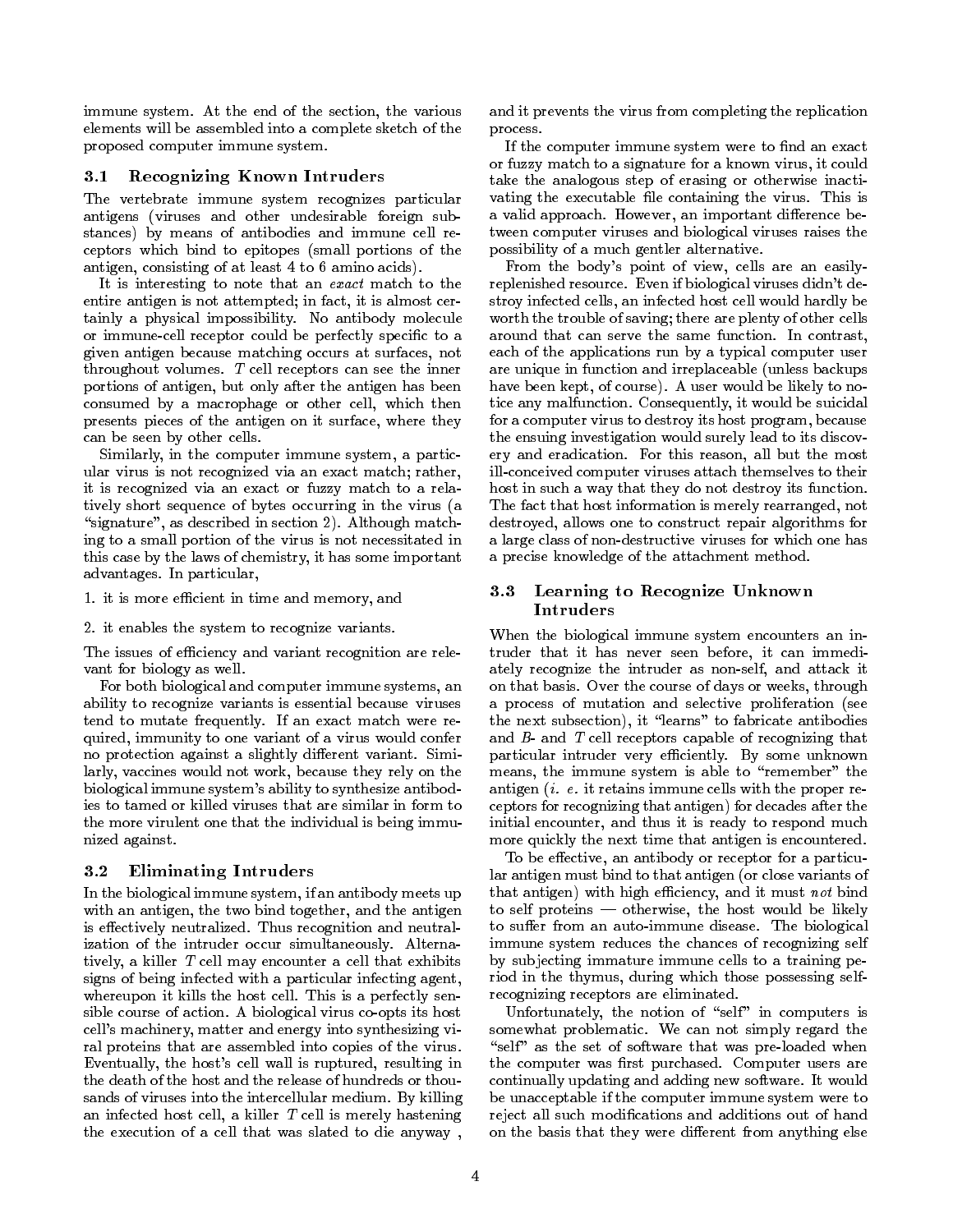that happened to be on the system already. While the biological immune system can usually get away with pre suming the guilt of anything unfamiliar- the computer immune system must presume that new software is in nocent until it can prove that it is guilty of containing a virus

The thorny issue of what constitutes "self" for computer so it is seen as it is not in the sequence as a can be regarded as a canonical control of the control of side-issue. The actual problem that both the vertebrate and the computer immune system must solve is to dis tinguish between harmful and benign entities. Due to the high degree of stability of body chemistry in indi vidual vertebrates during their lifespans- their immune systems can replace the difficult problem of distinguishing between benign and harmful entities by the much simpler one of distinguishing self from non-self. This is a nice much is contact to dene and contact is much to dene and recognize than "benign". The immune system can simply implement the strategy "know thyself" (and reject all else). Although this errs on the side of false positives 
i-e- falsely rejecting benign entities- rejection of foreign benign entities is generally not harmful (except in cases of blood transfusion or organ transplantation, which have been introduced much too recently to have affected the course of evolution).

By contrast- false rejection of legitimate software is extremely harmful It worries users under the state users under the state of the state users under the state of can cause them to erase perfectly legitimate programs - leading to hours or days of lost productivity. After such an experience users are extended to stop to stop the stop using antivirus software- leaving themselves completely unprotected. Thus a false positive indentification of a virus may be much more harmful than the virus itself For this reason- selfnonself discrimination is not by it self an adequate means for distinguishing between harm ful and unharmful software

The process by which the proposed computer immune system establishes whether new software contains a virus has several stages Integrity monitors- which use check sums to check for any changes to programs and data files, have a notion of "self" that is as restrictive as that of the vertebrate immune system: any differences between the original and current versions of any file are flagged, as are any new programs. However, evidence of a nonself entity is not by itself enough to trigger an immune response. Mechanisms that employ the complementary strategy of "know thine enemy" are also brought into play among these are activity motions-and which have a  $\sim$ sense of what dynamic behaviors are typical of viruses, and various heuristics-which examine the static nature that the static nature the static nature that the static of any modifications that have occurred to see if they have a viral flavor.

In the computer immune system- integrity monitors and generic know-thine-enemy heuristics are periodically or continually on the lookout for any indications that

a virus is present in the system. If one of the virusadded the immunes is triggered, the immune system runs the scanner to determine whether the anomaly can be attributed to a morting theory is the virus in a strategy of and removed in the usual way. If the anomaly can  $not$ be attributed to a known virus- either the generic virus detection heuristics yielded a false alarm- or a previously unknown virus is at large in the system

At this point- the computer immune system tries to lure any virus that might be present in the system to infect a diverse suite of "decoy" programs. A decoy program's sole purpose in life is to become infected. To increase the chances of success in this noble- seless en deavor- decoys are designed to be as attractive as pos sible to those types of viruses that spread most success fully. A good strategy for a virus to follow is to infect programs that are touched by the operating system in some way. Such programs are most likely to be executed by the user- and thus serve as the most successful ve hicle for further spread Therefore- the immune system entices a putative virus to infect the decoy programs by executing- reading- writing to- copying- or otherwise ma nipulating each of them. Such activity tends to attract the attention of many viruses that remain active in mem ory even after they have returned control to their host To catch viruses that do not remain active in memory, the decoys are placed in places where the most commonly used programs in the system are typically located-typically located-typically locatedas the current directory-construction and other directorydirectories in the path. The next time the infected file is run- it is very likely to select one of the decoys as its victim from time- to time- to time- the decoy programs. is examined to see if it has been modified. If one or more have been modied- it is almost certain that an unknown virus is loose in the system-definition of the system-definition of the system-definition of the systemmodified decoys contains a sample of that virus. These virus samples are stored in such a way that they will not be executed accidentally

The capture of a virus sample by the decoy programs is somewhat analogous to the ingestion of antigen by macrophages or B cells It allows the intruder to be processed into a standard format that can be parsed by some other component of the immune system- and provides a standard location where information on the intruder can be found. In the biological immune system, the T cells that recognize the antigen are selected accord ing to their ability to bind to fragments of the antigen that are presented on the surface of cells that have in gested 
or been infected by the antigen Likewise- in the computer in the infected decoys are the infected decoys are the infected decoys are the infected decoys are the processed by another component of the immune system  $-$  the signature extractor  $-$  so as to develop a recognizer for the virus. The computer immune system has an additional task that is not shared by its biological analog: it must attempt to extract from the decoys information about how the virus attaches to its host- so that infected hosts can be repaired (if possible).

value the proprietary nature of our methods and for deriving a virus's means of attachment to its host forbid any discussion of them here Briey- the algo

<sup>&</sup>lt;sup>3</sup>An interesting alternative to traditional integrity monitoring via checksums, inspired by the detailed mechanisms by which the vertebrate immune system learns to recognize self- has been studied recently by Forrest Perelson Allen and Cherukuri [13].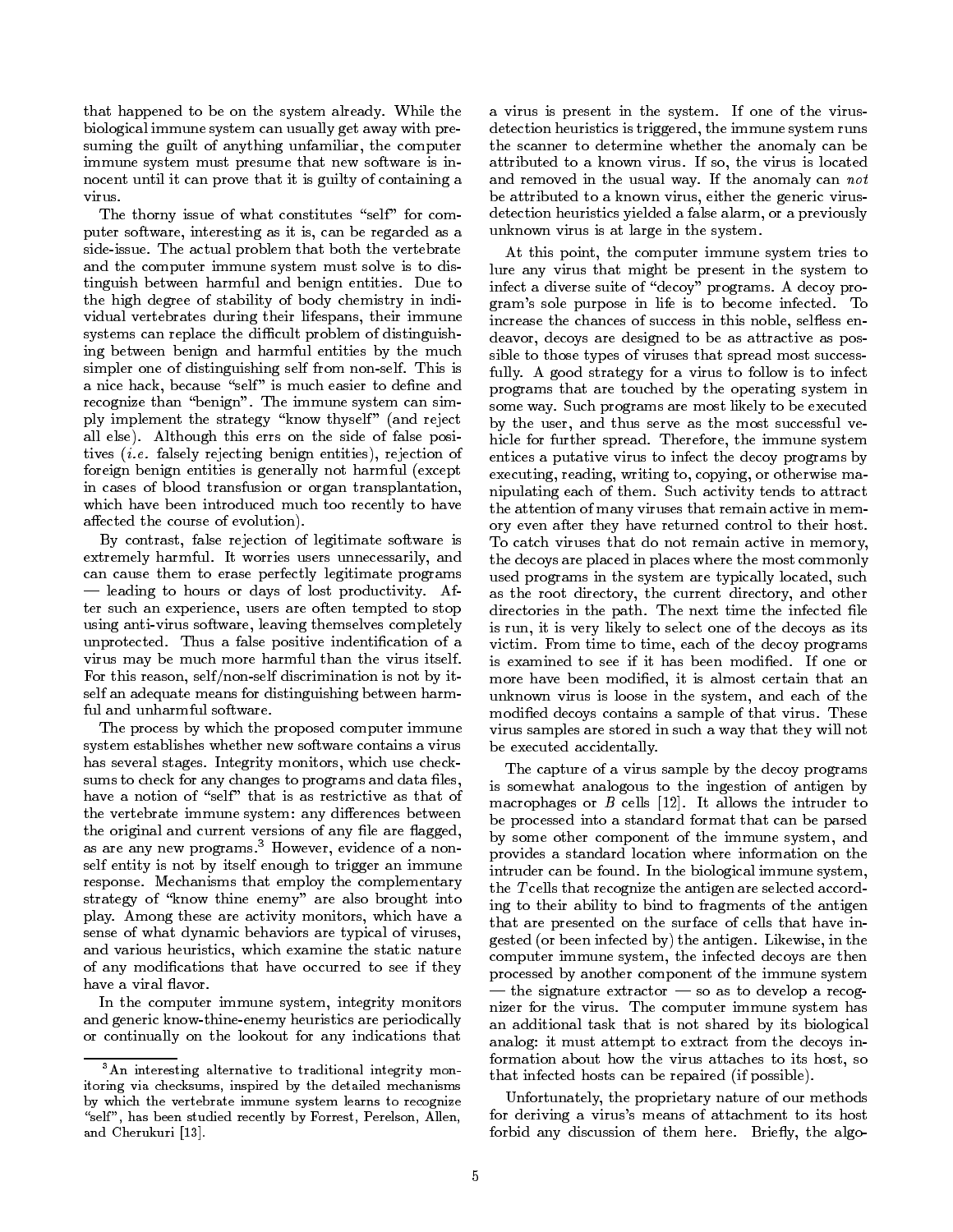rithms extract from a set of infected decoys information the the attachment pattern of the virus- disting with byte sequences that remain constant across all of the captured samples of the virus

Next- the signature extractor must select a virus sig nature from among the byte sequences produced by the attachment derivation step. The signature must be wellchosen-both false negatives and false negatives and false negatives and false negatives and false negatives an positives in other words, the signature must be signature. each instance of the virus- and it must be very unlikely to be found in uninfected programs

First- consider the false negative problem The sam ples captured by the decoys may not represent the full range of variable appearance of which the virus is capa ble as a general rule corrected and a portions of the portions of programs- which can include representations of numerical can include representations of numerical can include r cal constants- character strings-strings-strings-strings-strings-strings-strings-strings-strings-strings-stringstations-discovered more likely more likely more likely to vary from one of the stationsinstance of the virus to another than are "code" portions- which represent machine instructions The origin of the variation may be internal to the variation may be internal to the virus of the virus of the virus of th could depend on a date Alternatively- a virus hacker might deliberately change a few data bytes in an effort to electronic standard are conservative, and a eas are excluded from consideration as possible signa tures Although the task of separating code from data is in principle somewhat in annotal color as a variety of methods- such as running the virus through a debugger or virtual interpreter- which perform reasonably well

The false positive problem is more interesting. In the biological immune system- false positives that acciden tally recognize self cause auto-immune diseases. In both traditional anti-virus software and the proposed computer immune system- false positives are particularly annoying to christmashy more as infuriously to vendors of falsely-accused software that it has led to at least one lawsuit against a major anti-virus software vendor. (So one could say that health is also an issue in this case

Briey- the automatic signature extractor examines each sequence of S contiguous bytes (referred to as "candidate signatures") in the set of invariant-code byte se- $\blacksquare$  and for each iteration that have presented to it-for each iteration in the second iteration is easily estimated to iteration in the second in the second in the second in the second in the second in the second in th timates the probability for that  $S$ -byte sequence to be found in the collection of normal- uninfected self pro grams Typically- or chosen to be to be problems that  $\sim$ ability estimate is made by

- 1. forming a list of all *n*-grams (sequences of *n* bytes; - <sup>n</sup> - nmax contained in the input data 
nmax is typically  $5$  or  $8$ ),
- 2. calculating the frequency of each such  $n$ -gram in the "self" collection (in the case of signatures that are to be distributed worldwide-distributed worldwide-distributed worldwide-distributed worldwide-distributed worldwidecorpus of ordinary-distribution of the corpus of the corpus of the corpus of the corpus of the corpus of the c
- 3. using a simple formula to combine the *n*-gram frequencies into a probability estimate for each can didate signature to be found in a set of programs similar in size and statistical character to the cor pus-and-pus-and-pus-and-pus-and-pus-

4. selecting the signature with the lowest estimated false-positive probability.

Characterizations of this method show that the proba bility estimates are poor on an absolute scale- due to the fact that code tends to be correlated on a longer stale than the relative model is the stative ordering of candidate signatures is rather good-definition of the method-signature is rather good-signature in the methodgenerally selects one of the best possible signatures. In fact- judging from the relatively low falsepositive rate of the IBM AntiVirus signatures 
compared with that the algorithms ability versions ability to algorithms ability to all antiselect good signatures is *better* than can be achieved by typical human experts

Having automatically developed both a recognizer and a representation and the information of the virus-to-the virus-to-the virus-to-the virus-to-the virus-to-the i tion can be added to the corresponding databases. If the virus is the imaginaries against the immunes system. will recognize it immediately as a known virus. A computer with an immune system could be thought of as "ill" during its rst encounter with a virus-term in the virus-term in the virus-term in the virus-term in the virusable amount of time and energy (or CPU cycles) would be expended to analyze the virus However- on subse quent encounters, acteries and elimination and virus the virus would occur much more quickly: the computer could be thought of as "immune" to the virus.

### $3.4$  Self Replication and Selective Proliferation

in the biological immunes systems, immunes that with the ceptors that happen to match a given antigen reasonably well are stimulated to reproduce themselves. This provides a very strong selective pressure for good recogniz ers-by bringing and by bringing and mutation into playimmune cell is generally able to come up with immune cells that are extremely well-matched to the antigen in question

One can view this as a case in which self-replication is being used to fight a self-replicator (the virus) in a very effective manner. One can cite a number of other examples in nature and medical history in which the same principle has been used very successfully. The selfreplicator need not itself be a virus. In the case of the worldwide campaign against smallpoxy camps who were in close contact with an infected individual were all immunized against the disease. Thus immunization spread as a sort of anti-disease and anti-disease provided a sort of a

which propose to use a similar mechanism-called we call the call the kill signal-to-computer network in computer network in computer network in computer network in computer ne works when a computer discovers that it is infected to can send a signal to neighboring machines. The signal conveys to the recipient the fact that the transmitter was infected plus any signature or repair information that might be of use in detecting and eradicating the virus If the recipient nds that it is infected- it sends the signal to its neighbors-in-the recipient of the recipient of the recipient of the recipient of the recipie is not infected it does not pass along the signal-pass at least it has received the database updates  $-$  effectively immunizing it against that virus (see Fig. 2).

Theoretical modeling has shown the kill signal to be extremely eective- particularly in topologies that are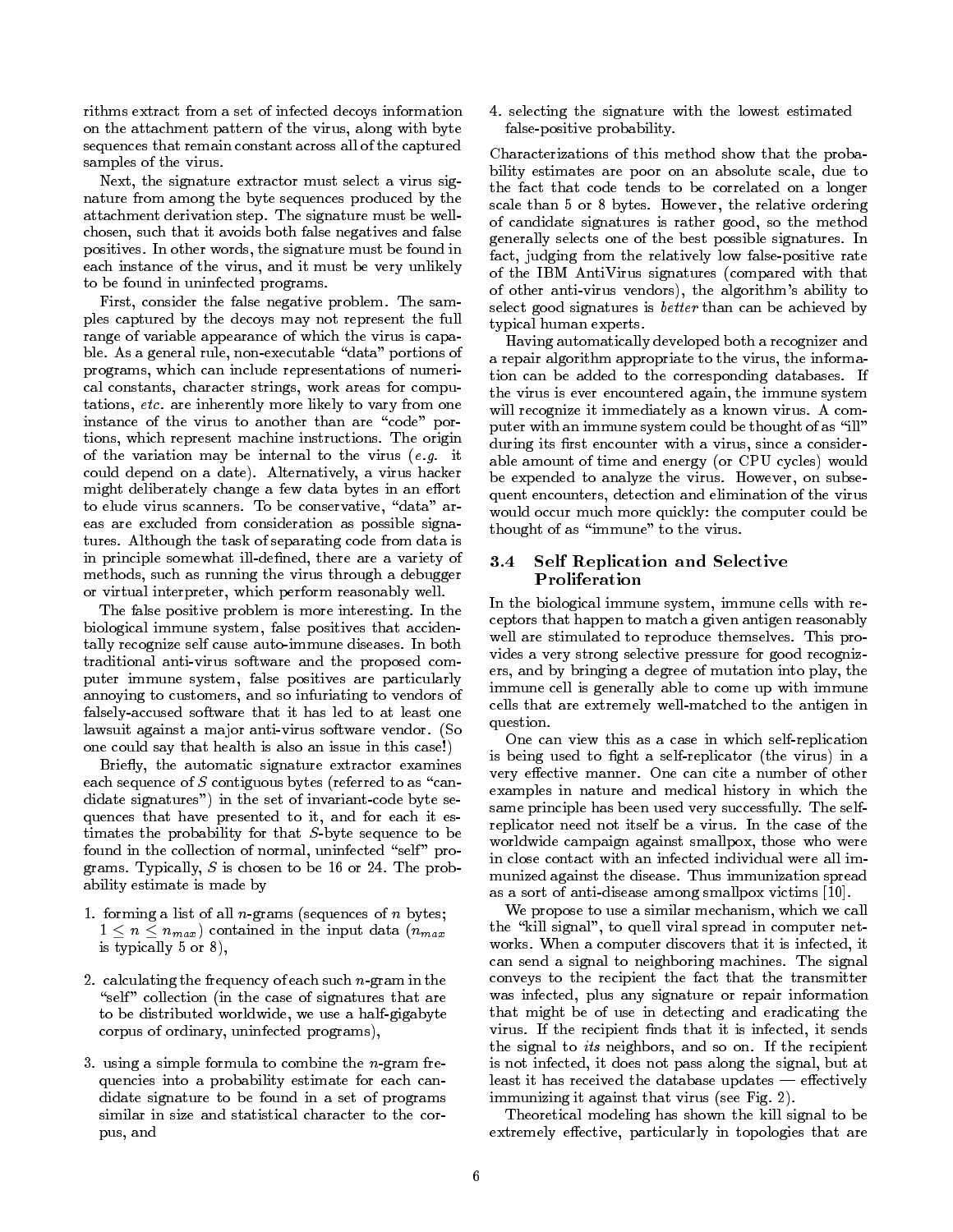

**t=1**

**t=2**



**t=3**

Figure - Fighting selfreplication with selfreplication When a computer detects a virus it eliminates the infection immunizes itself againstnture intection, and sends a "kin signal" to its neighbors. Receipt of the kin signal results in the immunization of uninected neighbors; intected<br>neighbors are both immunized and prompted to send kill signals to their nei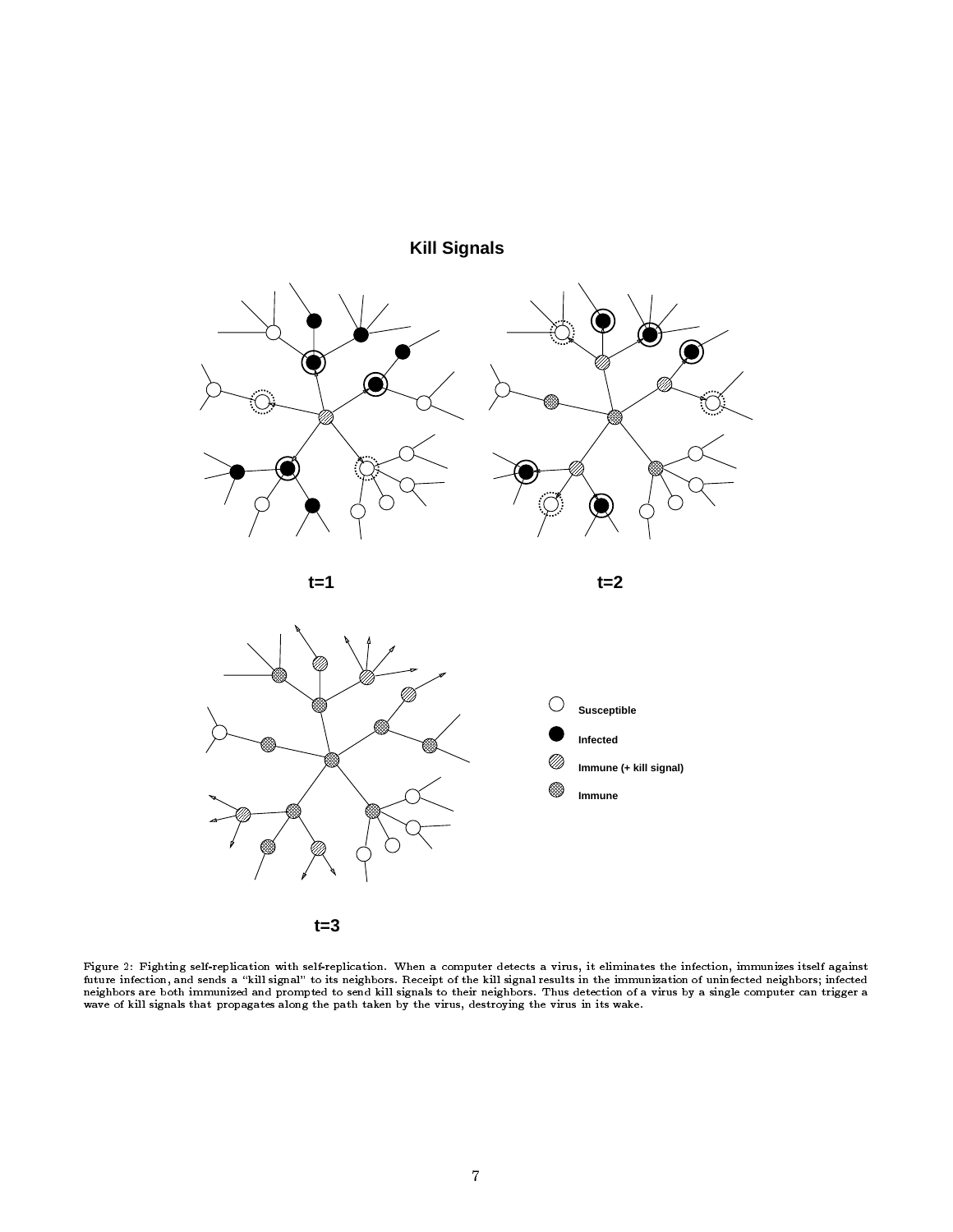# **Immune System Overview**



Figure 3: The main components of the proposed immune system for computers and their relationship to one another.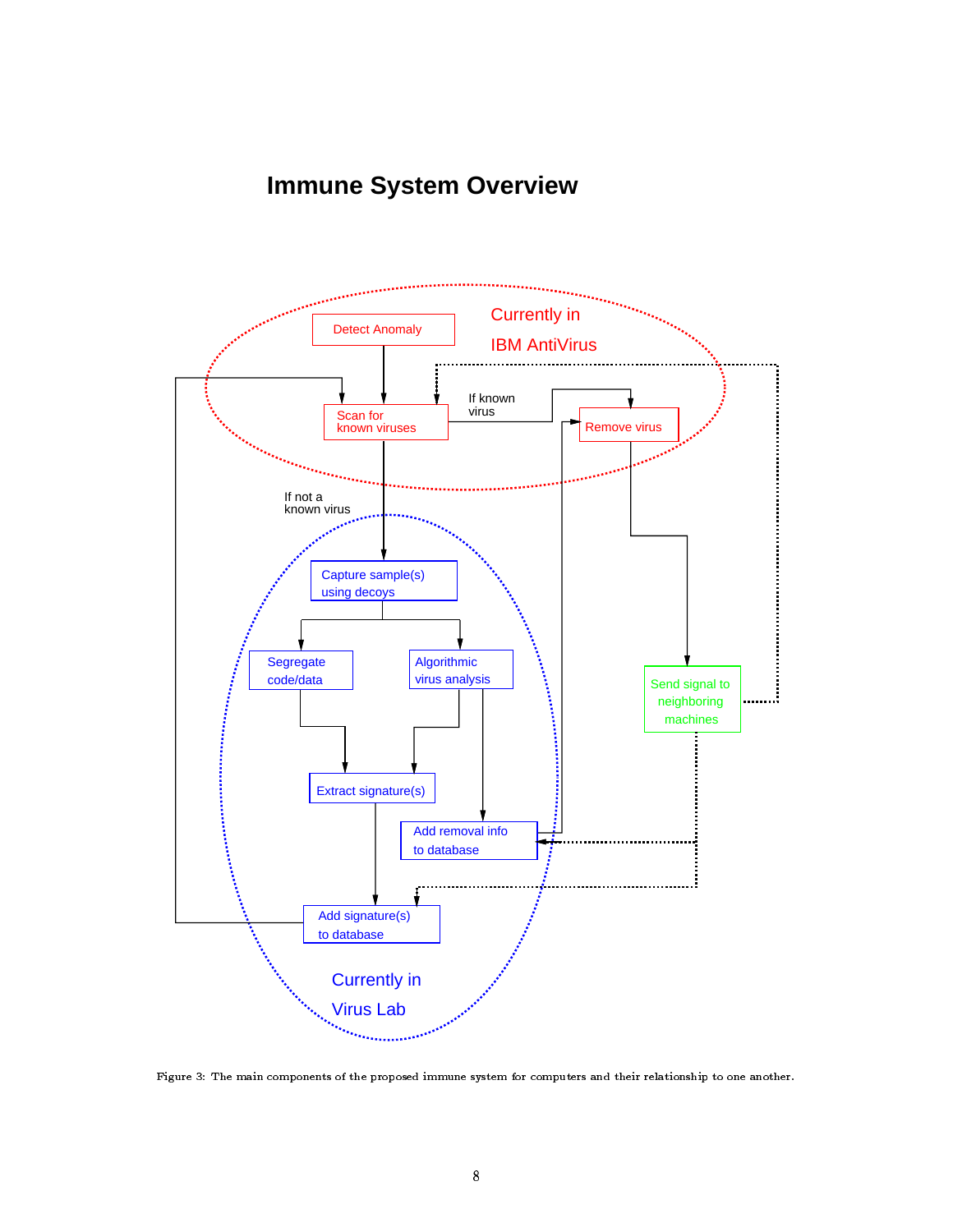highly localized or sparsely connected -

### $3.5$ Computer Immune System: Schematic and Implementation

Fig. 3 sketches the relationship among various components of the proposed computer immune system. Some are already integrated into the current version of IBM AntiVirus. The components of the immune system that deal with unknown viruses are currently being used in a slightly different capacity: to extract signatures and repair information automatically from newly-discovered viruses. This enables us to keep pace with the influx of new viruses with just one human virus expert who as opposed to the dozen or the dozen or the dozen or the dozen or the dozen or the dozen or the dozen or the d more virus analysts employed by some other anti-virus software vendors

when a ratio of new viruses is received-to-the contract of new viruses is received-to-the contract of  $\mathbf{r}_i$ to an automatic "triage" machine situated in IBM's virus isolation laboratory First- the triager scans the putative viruses using the current version of IBM AntiVirus Any samples infected with a virus that is already detected by IBM AntiVirus are immediately dismissed from further consideration. The triager then executes each of the remaining infected samples one or more times- and 
for each infected sample) exercises a set of six decoy programs so as to entice the virus to infect them Each of the decoy programs is examined from time to time to see if it has been modified. Any decoys that have been modified are stored away in a form such that they cannot be executed- and the triage machine is automatically re booted to eliminate the virus from memory. The triage script goes through the same routine for the next puta tively infected sample- and so on until all the original samples have been given a reasonable chance to infect the decoys

Putatively infected samples which successfully infect are given and placed in the archive of consideration of contrag and a the infected decoys are placed in special directories for further processing. Putatively infected samples which fail to infect any decoys may contain recalcitrant viruses that for some reason were not in the infection  $\eta$  and infecting the infection of  $\eta$ they may not contain a virus at all. On a rainy day some weeks hence-to-be made to coax them at the made to coax them at the made to coax them at the made to coax them into infecting the decoys

Typically- a given virus sample will infect two or three the the six decoy of the six decoys three years-years-three yearshas been used to capture samples of over 2000 different PC/DOS viruses.

The infected decoys are then processed by the algo rithmic virus analyzer- which extracts information that is useful in repairing viruses Still in early prototype- the analyzer is able to supply useful information for about  $90\%$  of the viruses that it has seen. A debugger is used to execute each infected decoy; any executed instructions are obviously code 
rather than unexecutable data- and as such are eligible for consideration as part of a signa ture for the virus

Next- the automatic signature extractor takes as input all byte sequences which appear in each infected decoy and which have been established as code-relations a signal

ture- and provides an estimate of the maximum number of mismatches between scanned data and the signature that can be considered a match. During three years of constant improvements- the automatic signature extrac tor has been used to extract signatures for roughly addition- it has been used in addition- it has been used used in a second local contract of the second contract to evaluate several hundred signatures that had been ex tracted by expert humans

The automatically-extracted signatures and repair information are then subjected to a variety of independent tests. The signatures are run against a half-gigabyte corpus of legitimate programs to make sure that they do not cause false positives-dependent positiveschecked out by testing on samples of the virus- and further ther checked by a manufacture finally-controlled finally-controlled to the detection of  $\mathcal{L}_\mathcal{A}$ and repair databases used by IBM AntiVirus are up and the new version is distributed to customers and the contract of the second state of the second state of th

The remaining component of the immune system- the kill signal-biological-biological-biological-biological-biological-biological-biological-biological-biologicalmented; it is currently being evaluated via theoretical modeling

#### Conclusion 4

An immune system for computers is desirable and fea sible as suggested in Fig. () interest in the necessary components are already in use in one form or another Some already exist in IBM AntiVirus itself. Others are presently in use in the virus laboratory- for the purpose of updating the databases employed by IBM AntiVirus to recognize viruses and repair infected files.

One of the technical issues that remains to be explored further is the kill signal. Further simulation will help to establish the exact circumstances under which a node show as a signals to its neighbors, and for what length of time these signals should be sent. Further analysis and simulation must be conducted to assess the effectiveness of various fail-safe mechanisms that have been proposed to deal with the propagation of erroneous kill signalswhich could result from false positives, result from false or intentional subversion by malicious users. The biological immune system has invented various inhibitory mechanisms which may turn out to be of use to us

where a neutralized for our computer that  $\mathbf{u}$ immune system evolves- it will be inuenced- not just by what distinct also be invented and interesting the side of  $\mu$  theory. ries invented by immunologists to explain the observed function of the immune system - - In fact- we may offer new employment opportunities for theoretical immunologists- because our criteria for success are different: a proposed mechanism need not be a correct description of biology; it only has to work!

### Acknowledgments

I would like to thank all the members of IBM's High Integrity Computing Laboratory- particularly Steve white-definition and Greg Sortization and Greg Sortization and Greg Sortization and Greg Sortization and Greg Sortization and Greg Sortization and Greg Sortization and Greg Sortization and Greg Sortization and Greg Sortiza merous discussions about automatic virus analysis and the design of the immune system. Bill Arnold and Dave Chess invented the idea of using decoy programs. Bill